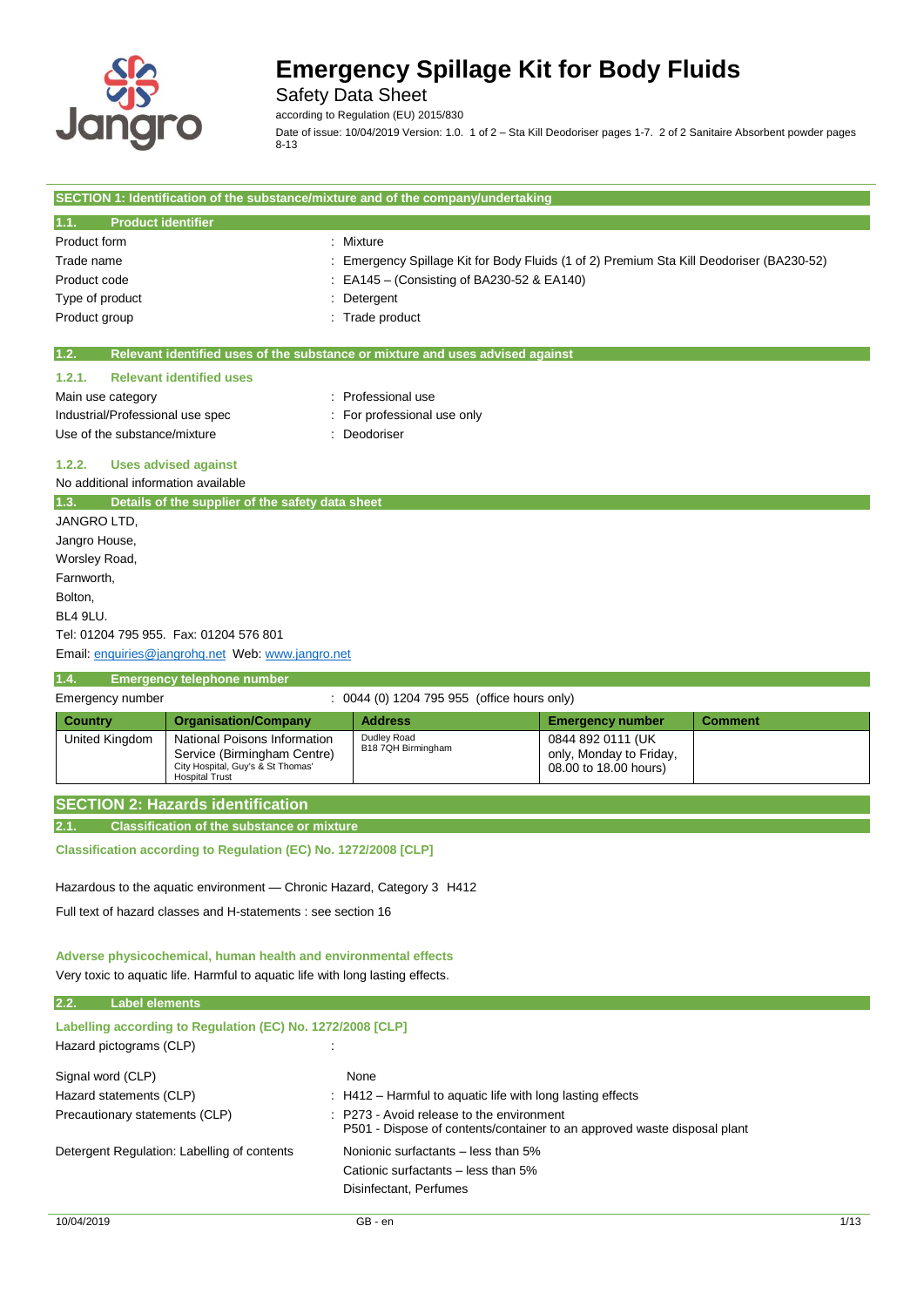Safety Data Sheet

according to Regulation (EU) 2015/830

EN numbers: Passes EN 1276 at a dilution of 1:3%v/v Passes EN 13727 at a dilution of 1:5% v/v

### **2.3. Other hazards**

This substance/mixture does not meet the PBT criteria of REACH regulation, annex XIII This substance/mixture does not meet the vPvB criteria of REACH regulation, annex XIII

## **SECTION 3: Composition/information on ingredients**

**3.1. Substance**

Not applicable

### **3.2. Mixture**

| <b>Name</b>                                 | <b>Product identifier</b>                                               | $\frac{9}{6}$ | <b>Classification according to</b><br><b>Requlation (EC) No.</b><br>1272/2008 [CLP]                         |
|---------------------------------------------|-------------------------------------------------------------------------|---------------|-------------------------------------------------------------------------------------------------------------|
| C12-16 alkylbenzyldimethylammonium chloride | (CAS No) 68424-85-1<br>(EC no) 270-325-2<br>(REACH-no) 01-2119965180-41 | $0.1 - 1$     | Acute Tox. 4 (Oral), H302<br>Skin Corr. 1B, H314<br>Aquatic Acute 1, H400 (M=10)<br>Aquatic Chronic 1, H410 |
| didecyldimethylammonium chloride            | (CAS No) 7173-51-5<br>(EC no) 230-525-2<br>(EC index no) 612-131-00-6   | $0.1 - 1$     | Acute Tox. 4 (Oral), H302<br>Skin Corr. 1B, H314<br>Aquatic Acute 1, H400 (M=10)                            |

Full text of H-statements: see section 16

| <b>SECTION 4: First aid measures</b>                                        |                                                                                                                                                     |
|-----------------------------------------------------------------------------|-----------------------------------------------------------------------------------------------------------------------------------------------------|
| 4.1.<br><b>Description of first aid measures</b>                            |                                                                                                                                                     |
| First-aid measures general                                                  | Get medical advice/attention if you feel unwell.                                                                                                    |
| First-aid measures after inhalation                                         | Remove person to fresh air and keep comfortable for breathing.                                                                                      |
| First-aid measures after skin contact                                       | Wash with plenty of soap and water. Wash skin with plenty of water.                                                                                 |
| First-aid measures after eye contact                                        | Rinse immediately with plenty of water. If eye irritation persists: Get medical advice/attention.<br>Rinse eyes with water as a precaution.         |
| First-aid measures after ingestion                                          | Never give anything by mouth to an unconscious person. Rinse mouth. Drink plenty of water.<br>Do not induce vomiting. Get medical advice/attention. |
| 4.2.<br>Most important symptoms and effects, both acute and delayed         |                                                                                                                                                     |
| Symptoms/injuries after inhalation                                          | May cause irritation to the respiratory tract.                                                                                                      |
| Symptoms/injuries after skin contact                                        | May cause moderate irritation.                                                                                                                      |
| Symptoms/injuries after eye contact                                         | May cause eye irritation.                                                                                                                           |
| Symptoms/injuries after ingestion                                           | May cause irritation to the digestive tract.                                                                                                        |
| 4.3.                                                                        | Indication of any immediate medical attention and special treatment needed                                                                          |
| Treat symptomatically.                                                      |                                                                                                                                                     |
| <b>SECTION 5: Firefighting measures</b>                                     |                                                                                                                                                     |
| <b>Extinguishing media</b><br>5.1.                                          |                                                                                                                                                     |
| Suitable extinguishing media                                                | : Water spray. Dry powder. Foam. Carbon dioxide.                                                                                                    |
| 5.2.<br>Special hazards arising from the substance or mixture               |                                                                                                                                                     |
| Fire hazard                                                                 | : Not flammable.                                                                                                                                    |
| Hazardous decomposition products in case of<br>fire                         | Toxic fumes may be released.                                                                                                                        |
| 5.3.<br><b>Advice for firefighters</b>                                      |                                                                                                                                                     |
| Protection during firefighting                                              | Complete protective clothing. Self-contained breathing apparatus. Do not attempt to take action<br>without suitable protective equipment.           |
| <b>SECTION 6: Accidental release measures</b>                               |                                                                                                                                                     |
| 6.1.<br>Personal precautions, protective equipment and emergency procedures |                                                                                                                                                     |
| General measures                                                            | : If spilled, may cause the floor to be slippery.                                                                                                   |
| 6.1.1.<br>For non-emergency personnel                                       |                                                                                                                                                     |
| Protective equipment                                                        | EN 1073 - protective clothing.                                                                                                                      |
| <b>Emergency procedures</b>                                                 | Ventilate spillage area.                                                                                                                            |

1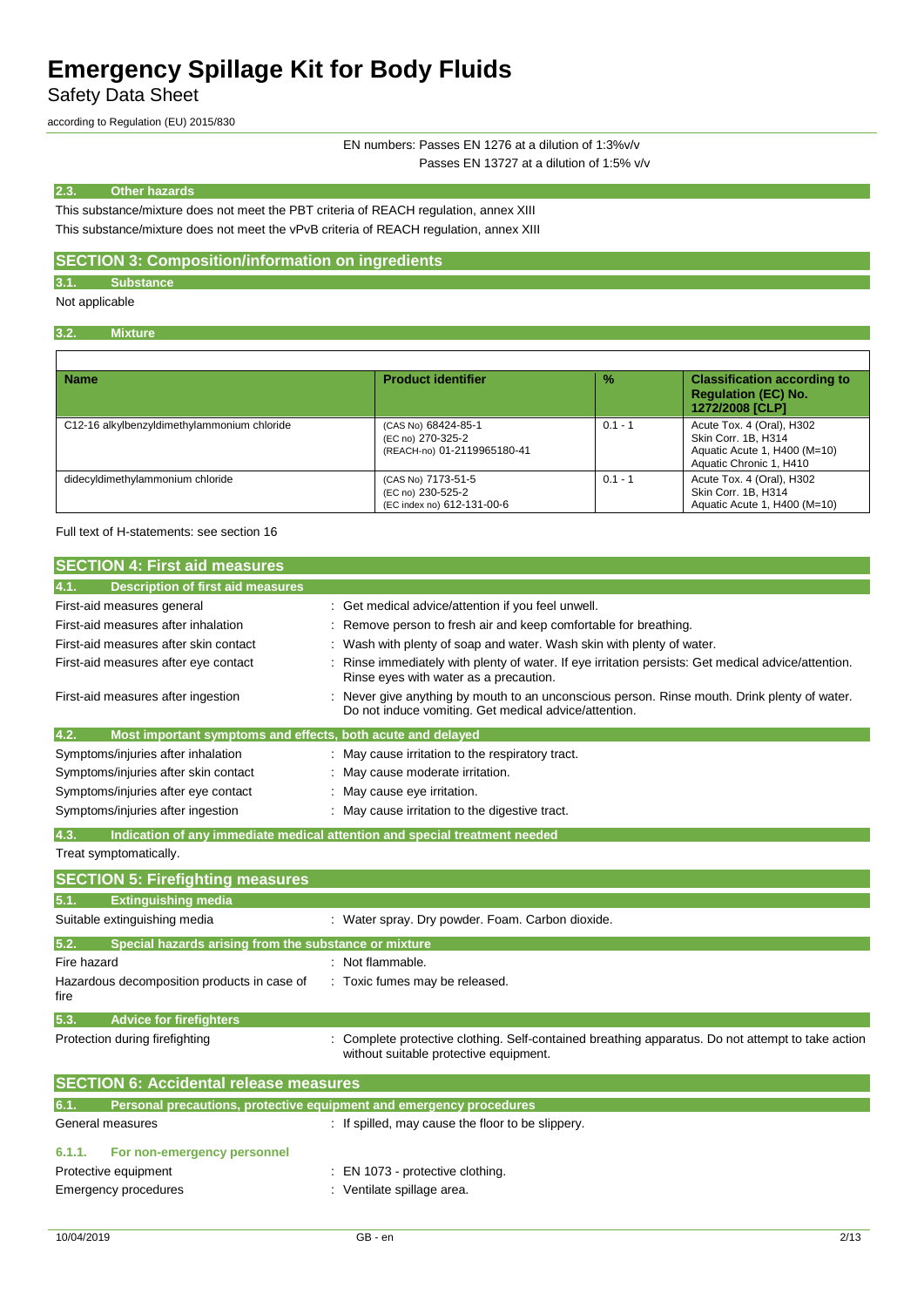Safety Data Sheet

according to Regulation (EU) 2015/830

| For emergency responders<br>6.1.2.                                                              |                                                                                                                                               |
|-------------------------------------------------------------------------------------------------|-----------------------------------------------------------------------------------------------------------------------------------------------|
| Protective equipment                                                                            | : Do not attempt to take action without suitable protective equipment. EN 1073 - protective                                                   |
|                                                                                                 | clothing. For further information refer to section 8: "Exposure controls/personal protection".                                                |
| 6.2.<br><b>Environmental precautions</b>                                                        |                                                                                                                                               |
| Avoid release to the environment. Notify authorities if product enters sewers or public waters. |                                                                                                                                               |
| Methods and material for containment and cleaning up<br>6.3.                                    |                                                                                                                                               |
| For containment                                                                                 | : Collect spillage.                                                                                                                           |
| Methods for cleaning up                                                                         | Take up liquid spill into absorbent material.                                                                                                 |
| Other information                                                                               | Dispose of materials or solid residues at an authorized site.                                                                                 |
| <b>Reference to other sections</b><br>6.4.                                                      |                                                                                                                                               |
| For further information refer to section 13.                                                    |                                                                                                                                               |
| <b>SECTION 7: Handling and storage</b>                                                          |                                                                                                                                               |
|                                                                                                 |                                                                                                                                               |
| <b>Precautions for safe handling</b><br>7.1.                                                    |                                                                                                                                               |
| Precautions for safe handling                                                                   | Ensure good ventilation of the work station. Wear personal protective equipment. Avoid contact<br>with skin and eyes.                         |
| Hygiene measures                                                                                | Always wash hands after handling the product. Do not eat, drink or smoke when using this<br>product. Wash contaminated clothing before reuse. |
| Conditions for safe storage, including any incompatibilities<br>7.2.                            |                                                                                                                                               |
| <b>Technical measures</b>                                                                       | Comply with applicable regulations.                                                                                                           |
| Storage conditions                                                                              | : Keep only in original container. Store in a well-ventilated place. Keep cool.                                                               |
| Special rules on packaging                                                                      | Keep only in original container.                                                                                                              |
| Specific end use(s)<br>7.3.                                                                     |                                                                                                                                               |
| No additional information available                                                             |                                                                                                                                               |
| <b>SECTION 8: Exposure controls/personal protection</b>                                         |                                                                                                                                               |
| <b>Control parameters</b><br>8.1                                                                |                                                                                                                                               |
| No additional information available                                                             |                                                                                                                                               |
|                                                                                                 |                                                                                                                                               |
|                                                                                                 |                                                                                                                                               |
| 8.2.<br><b>Exposure controls</b>                                                                |                                                                                                                                               |

### **Appropriate engineering controls:**

Ensure good ventilation of the work station.

### **Personal protective equipment:**

Gloves. Protective goggles. Protective clothing.

### **Hand protection:**

Protective gloves

**Eye protection:**

Safety glasses

### **Skin and body protection:**

Wear suitable protective clothing

### **Respiratory protection:**

In case of insufficient ventilation, wear suitable respiratory equipment



### **Environmental exposure controls:**

Avoid release to the environment.

| <b>SECTION 9: Physical and chemical properties</b> |                                                       |  |
|----------------------------------------------------|-------------------------------------------------------|--|
| 9.1.                                               | Information on basic physical and chemical properties |  |
| Physical state                                     | Liquid                                                |  |
|                                                    |                                                       |  |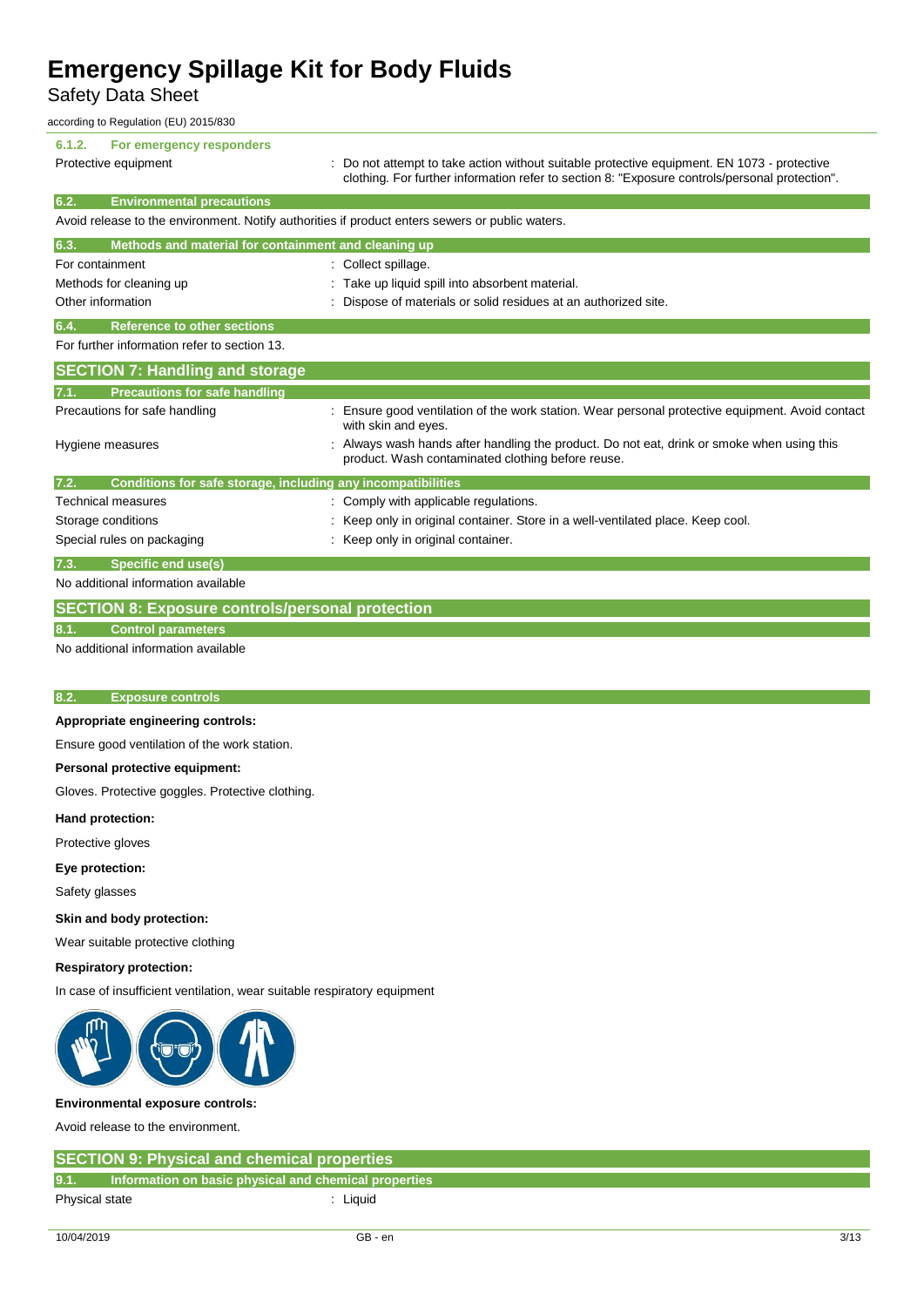Safety Data Sheet

| according to Regulation (EU) 2015/830                                              |                       |  |
|------------------------------------------------------------------------------------|-----------------------|--|
| Appearance                                                                         | : Liquid.             |  |
| Colour                                                                             | Purple.<br>t.         |  |
| Odour                                                                              | characteristic.       |  |
| Odour threshold                                                                    | No data available     |  |
| рH                                                                                 | No data available     |  |
| pH solution                                                                        | $6 - 7$               |  |
| Relative evaporation rate (butyl acetate=1)                                        | No data available     |  |
| Melting point                                                                      | Not applicable        |  |
| Freezing point                                                                     | Not applicable        |  |
| Boiling point                                                                      | >100                  |  |
| Flash point                                                                        | Not applicable        |  |
| Critical temperature                                                               | Not applicable        |  |
| Auto-ignition temperature                                                          | Not applicable        |  |
| Decomposition temperature                                                          | Not applicable        |  |
| Flammability (solid, gas)                                                          | Not applicable        |  |
| Vapour pressure                                                                    | Not applicable        |  |
| Relative vapour density at 20 °C                                                   | No data available     |  |
| Relative density                                                                   | No data available     |  |
| Density                                                                            | 0.944 g/ml            |  |
| Solubility                                                                         | Soluble in water.     |  |
| Log Pow                                                                            | No data available     |  |
| Viscosity, kinematic                                                               | No data available     |  |
| Viscosity, dynamic                                                                 | No data available     |  |
| <b>Explosive properties</b>                                                        | No data available     |  |
| Oxidising properties                                                               | No data available     |  |
| <b>Explosive limits</b>                                                            | No data available     |  |
| 9.2.<br><b>Other information</b>                                                   |                       |  |
| No additional information available                                                |                       |  |
| <b>SECTION 10: Stability and reactivity</b>                                        |                       |  |
| <b>Reactivity</b><br>10.1.                                                         |                       |  |
| The product is non-reactive under normal conditions of use, storage and transport. |                       |  |
| 10.2.<br><b>Chemical stability</b>                                                 |                       |  |
| Stable under normal conditions.                                                    |                       |  |
| 10.3.<br><b>Possibility of hazardous reactions</b>                                 |                       |  |
| No dangerous reactions known under normal conditions of use.                       |                       |  |
| 10.4.<br><b>Conditions to avoid</b>                                                |                       |  |
| Extremely high or low temperatures. Moisture.                                      |                       |  |
| 10.5.<br>Incompatible materials                                                    |                       |  |
| Oxidizing agent. Reducing agents. acids. Do not mix with other bleaching agents.   |                       |  |
| <b>Hazardous decomposition products</b><br>10.6.                                   |                       |  |
| On burning: release of carbon monoxide - carbon dioxide.                           |                       |  |
| <b>SECTION 11: Toxicological information</b>                                       |                       |  |
| Information on toxicological effects<br>11.1.                                      |                       |  |
| Acute toxicity                                                                     | : Not classified      |  |
| didecyldimethylammonium chloride (7173-51-5)                                       |                       |  |
| LD50 oral                                                                          | 329 mg/kg bodyweight  |  |
| LD50 dermal                                                                        | 3342 mg/kg bodyweight |  |
| LC50 inhalation rat (Dust/Mist - mg/l/4h)                                          | 70 mg/l/4h            |  |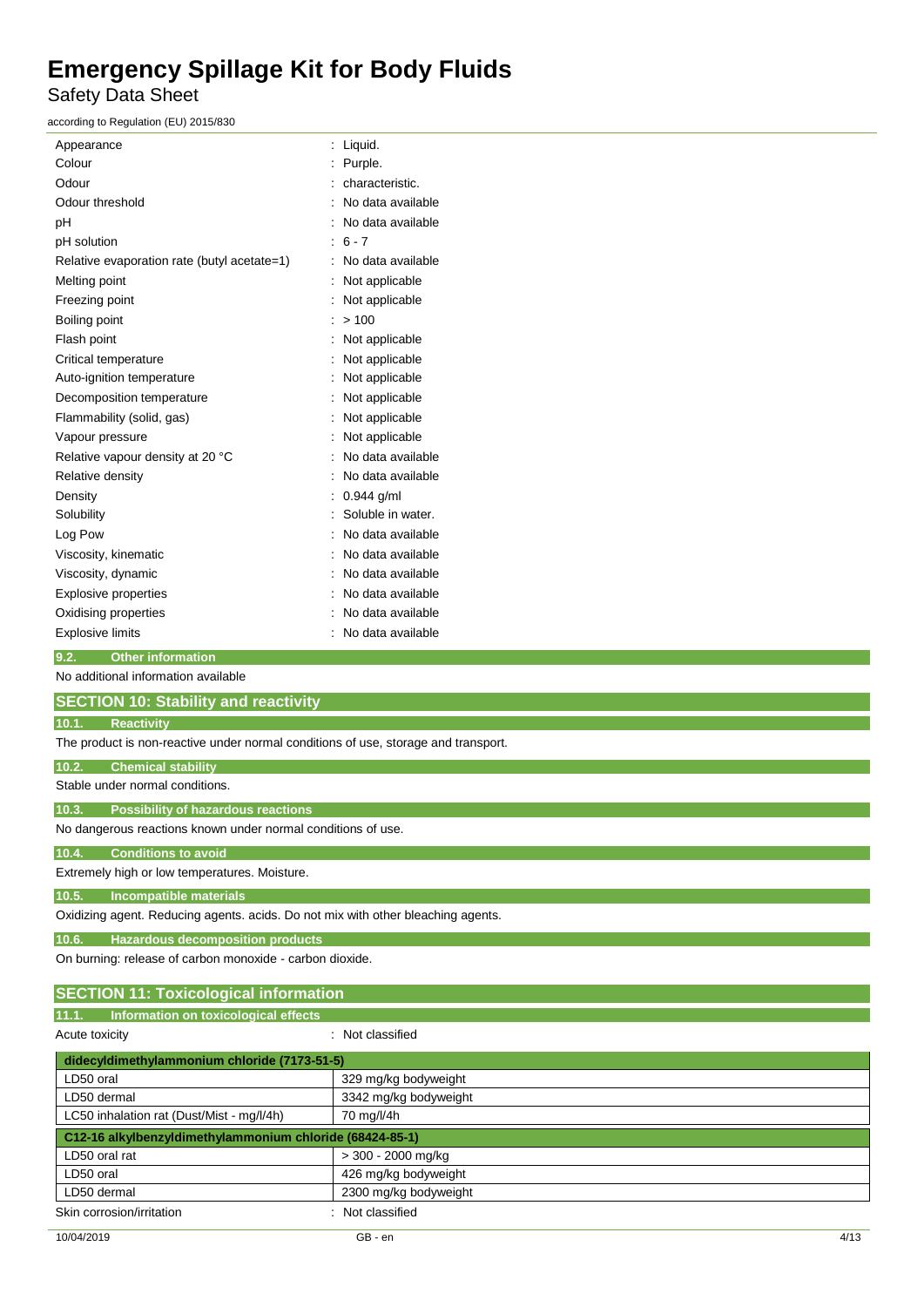## Safety Data Sheet

according to Regulation (EU) 2015/830

| Serious eye damage/irritation                         | : Not classified            |
|-------------------------------------------------------|-----------------------------|
| Respiratory or skin sensitisation                     | : Not classified            |
| Germ cell mutagenicity                                | : Not classified            |
| Carcinogenicity                                       | $\therefore$ Not classified |
| Reproductive toxicity                                 | $\therefore$ Not classified |
| Specific target organ toxicity (single exposure)      | : Not classified            |
| Specific target organ toxicity (repeated<br>exposure) | : Not classified            |
| Aspiration hazard                                     | $\therefore$ Not classified |

| <b>SECTION 12: Ecological information</b>    |                                                                                  |
|----------------------------------------------|----------------------------------------------------------------------------------|
| 12.1.<br>Toxicity                            |                                                                                  |
| Ecology - general                            | : Very toxic to aquatic life. Harmful to aquatic life with long lasting effects. |
| didecyldimethylammonium chloride (7173-51-5) |                                                                                  |

| LC50 fish 1                                              | $0.49$ mg/l                       |
|----------------------------------------------------------|-----------------------------------|
| EC50 other aquatic organisms 1                           | 0.057 mg/l EC50 waterflea (48 h)  |
| EC50 other aquatic organisms 2                           | 0.156 mg/l IC50 algea (72 h) mg/l |
| C12-16 alkylbenzyldimethylammonium chloride (68424-85-1) |                                   |
| LC50 fish 1                                              | $> 0.1$ mg/l                      |
| EC50 Daphnia 1                                           | $> 0.01$ mg/l                     |
| EC50 other aquatic organisms 1                           | 0.0058 mg/l EC50 waterflea (48 h) |
| EC50 other aquatic organisms 2                           | 0.049 mg/l IC50 algea (72 h) mg/l |
| ErC50 (algae)                                            | $> 0.01$ mg/l                     |

| 12.2.<br><b>Persistence and degradability</b> |                                                                                                                                                                                                                                                                                                                                                                                                  |
|-----------------------------------------------|--------------------------------------------------------------------------------------------------------------------------------------------------------------------------------------------------------------------------------------------------------------------------------------------------------------------------------------------------------------------------------------------------|
| <b>STA-KILL</b>                               |                                                                                                                                                                                                                                                                                                                                                                                                  |
| Persistence and degradability                 | The surfactant(s) contained in this preparation complies(comply) with the biodegradability<br>criteria as laid down in Regulation (EC) No. 648/2004 on detergents. Data to support this<br>assertion are held at the disposal of the competent authorities of the Member States and will<br>be made available to them, at their direct request or at the request of a detergent<br>manufacturer. |

| 12.3.<br><b>Bioaccumulative potential</b>                                              |                        |  |  |
|----------------------------------------------------------------------------------------|------------------------|--|--|
| <b>STA-KILL</b>                                                                        |                        |  |  |
| Bioaccumulative potential                                                              | No bioaccumulation.    |  |  |
| 12.4.<br><b>Mobility in soil</b>                                                       |                        |  |  |
| <b>STA-KILL</b>                                                                        |                        |  |  |
| Ecology - soil                                                                         | Adsorbs into the soil. |  |  |
| 12.5.<br><b>Results of PBT and vPvB assessment</b>                                     |                        |  |  |
| <b>STA-KILL</b>                                                                        |                        |  |  |
| This substance/mixture does not meet the PBT criteria of REACH regulation, annex XIII  |                        |  |  |
| This substance/mixture does not meet the vPvB criteria of REACH regulation, annex XIII |                        |  |  |

### **12.6. Other adverse effects**

No additional information available

## **SECTION 13: Disposal considerations**

**13.1. Waste treatment methods**

Regional legislation (waste)  $\qquad \qquad$ : Disposal must be done according to official regulations.

### **SECTION 14: Transport information**

In accordance with ADR / RID / IMDG / IATA / ADN

| 14.1. UN number |                  |
|-----------------|------------------|
| UN-No. (ADR)    | : Not applicable |
| UN-No. (IMDG)   | : Not applicable |
| UN-No. (IATA)   | : Not applicable |
| UN-No. (ADN)    | : Not applicable |
| UN-No. (RID)    | : Not applicable |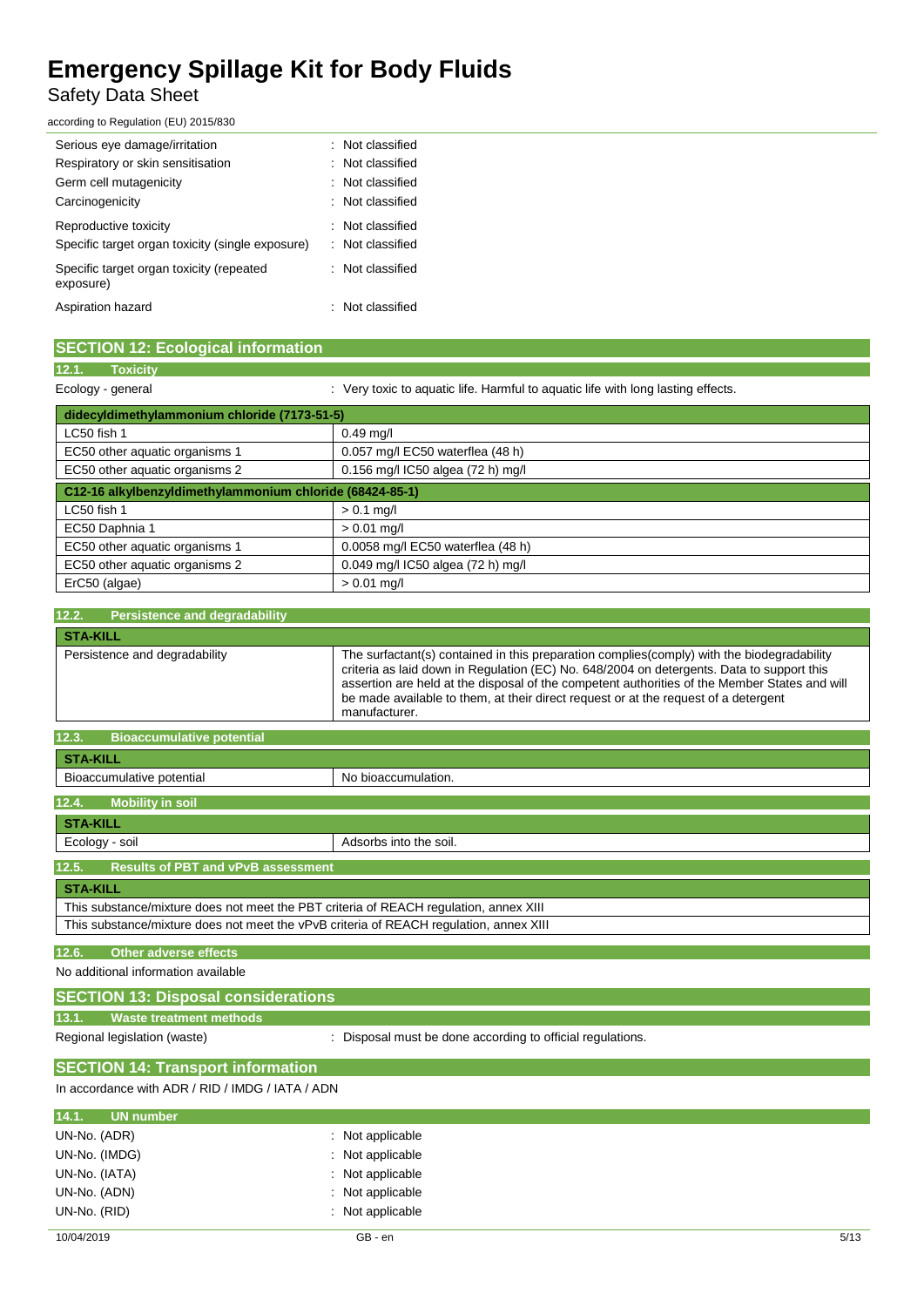Safety Data Sheet

l,

according to Regulation (EU) 2015/830

| 14.2.<br>UN proper shipping name                                                                        |      |  |
|---------------------------------------------------------------------------------------------------------|------|--|
| Proper Shipping Name (ADR)<br>Not applicable<br>÷.                                                      |      |  |
| Proper Shipping Name (IMDG)<br>Not applicable<br>Proper Shipping Name (IATA)<br>Not applicable          |      |  |
| Proper Shipping Name (ADN)<br>Not applicable                                                            |      |  |
| Proper Shipping Name (RID)<br>Not applicable                                                            |      |  |
| 14.3.                                                                                                   |      |  |
| <b>Transport hazard class(es)</b><br><b>ADR</b>                                                         |      |  |
| Transport hazard class(es) (ADR)<br>: Not applicable                                                    |      |  |
| <b>IMDG</b>                                                                                             |      |  |
| Transport hazard class(es) (IMDG)<br>: Not applicable                                                   |      |  |
|                                                                                                         |      |  |
| <b>IATA</b>                                                                                             |      |  |
| Transport hazard class(es) (IATA)<br>: Not applicable                                                   |      |  |
|                                                                                                         |      |  |
| <b>ADN</b><br>: Not applicable                                                                          |      |  |
| Transport hazard class(es) (ADN)                                                                        |      |  |
| <b>RID</b>                                                                                              |      |  |
| Transport hazard class(es) (RID)<br>: Not applicable                                                    |      |  |
|                                                                                                         |      |  |
| 14.4.<br><b>Packing group</b>                                                                           |      |  |
| Packing group (ADR)<br>Not applicable<br>t<br>Packing group (IMDG)<br>Not applicable                    |      |  |
| Packing group (IATA)<br>Not applicable                                                                  |      |  |
| Not applicable<br>Packing group (ADN)                                                                   |      |  |
|                                                                                                         |      |  |
| Not applicable<br>Packing group (RID)                                                                   |      |  |
| <b>Environmental hazards</b><br>14.5.                                                                   |      |  |
| : Yes<br>Dangerous for the environment                                                                  |      |  |
| Marine pollutant<br>No                                                                                  |      |  |
| Other information<br>No supplementary information available                                             |      |  |
| 14.6.<br><b>Special precautions for user</b>                                                            |      |  |
| - Overland transport                                                                                    |      |  |
| Not applicable                                                                                          |      |  |
| - Transport by sea                                                                                      |      |  |
| Not applicable                                                                                          |      |  |
|                                                                                                         |      |  |
| - Air transport                                                                                         |      |  |
| Not applicable                                                                                          |      |  |
| - Inland waterway transport                                                                             |      |  |
| Not applicable                                                                                          |      |  |
| - Rail transport                                                                                        |      |  |
| Not applicable                                                                                          |      |  |
| 14.7.<br>Transport in bulk according to Annex II of MARPOL and the IBC Code                             |      |  |
| Not applicable                                                                                          |      |  |
| <b>SECTION 15: Regulatory information</b>                                                               |      |  |
| Safety, health and environmental regulations/legislation specific for the substance or mixture<br>15.1. |      |  |
| 15.1.1.<br><b>EU-Regulations</b>                                                                        |      |  |
|                                                                                                         |      |  |
| Contains no REACH substances with Annex XVII restrictions                                               |      |  |
| Contains no substance on the REACH candidate list                                                       |      |  |
| Contains no REACH Annex XIV substances                                                                  |      |  |
| Allergenic fragrances > 0,01%:                                                                          |      |  |
| 10/04/2019<br>GB - en                                                                                   | 6/13 |  |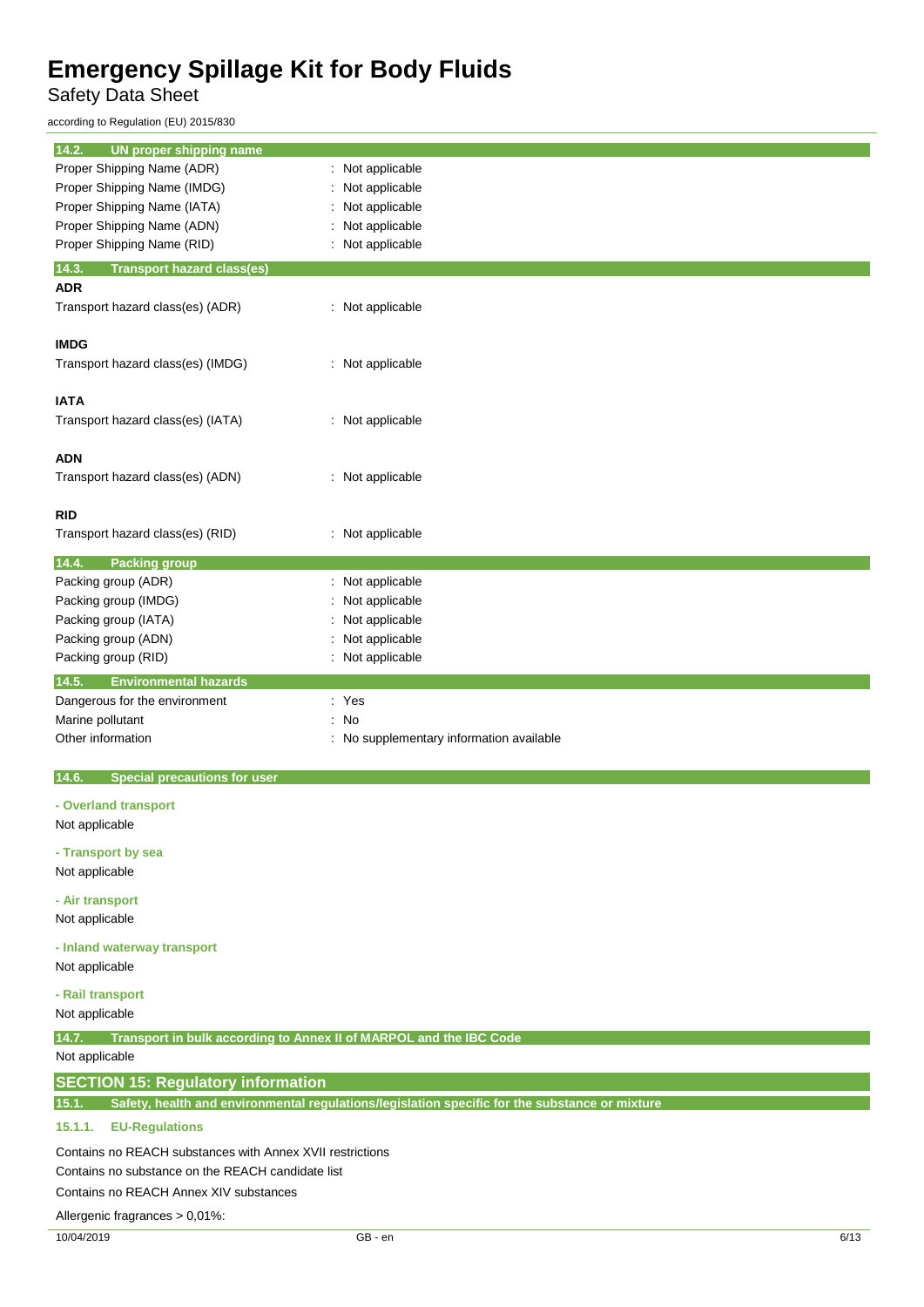Safety Data Sheet

according to Regulation (EU) 2015/830

HEXYL CINNAMAL BENZYL SALICYLATE

### **15.1.2. National regulations**

No additional information available

### **15.2. Chemical safety assessment**

No chemical safety assessment has been carried out for the substance or the mixture by the supplier No chemical safety assessment has been carried out

### **SECTION 16: Other information**

Changes from previous version :

• Product code BA230-52 added to section 1.1

### Full text of H- and EUH-statements:

| Acute Tox. 4 (Oral) | Acute toxicity (oral), Category 4                                 |
|---------------------|-------------------------------------------------------------------|
| Aquatic Acute 1     | Hazardous to the aquatic environment - Acute Hazard, Category 1   |
| Aquatic Chronic 1   | Hazardous to the aquatic environment - Chronic Hazard, Category 1 |
| Aquatic Chronic 3   | Hazardous to the aquatic environment - Chronic Hazard, Category 3 |
| Skin Corr, 1B       | Skin corrosion/irritation, Category 1B                            |
| H302                | Harmful if swallowed                                              |
| H314                | Causes severe skin burns and eye damage                           |
| H400                | Very toxic to aquatic life                                        |
| H410                | Very toxic to aquatic life with long lasting effects              |
| H412                | Harmful to aquatic life with long lasting effects                 |

### SDS EU (Reach Annex II) GREEN

*This information is based on our current knowledge and is intended to describe the product for the purposes of health, safety and environmental requirements only. It should not therefore be construed as guaranteeing any specific property of the product*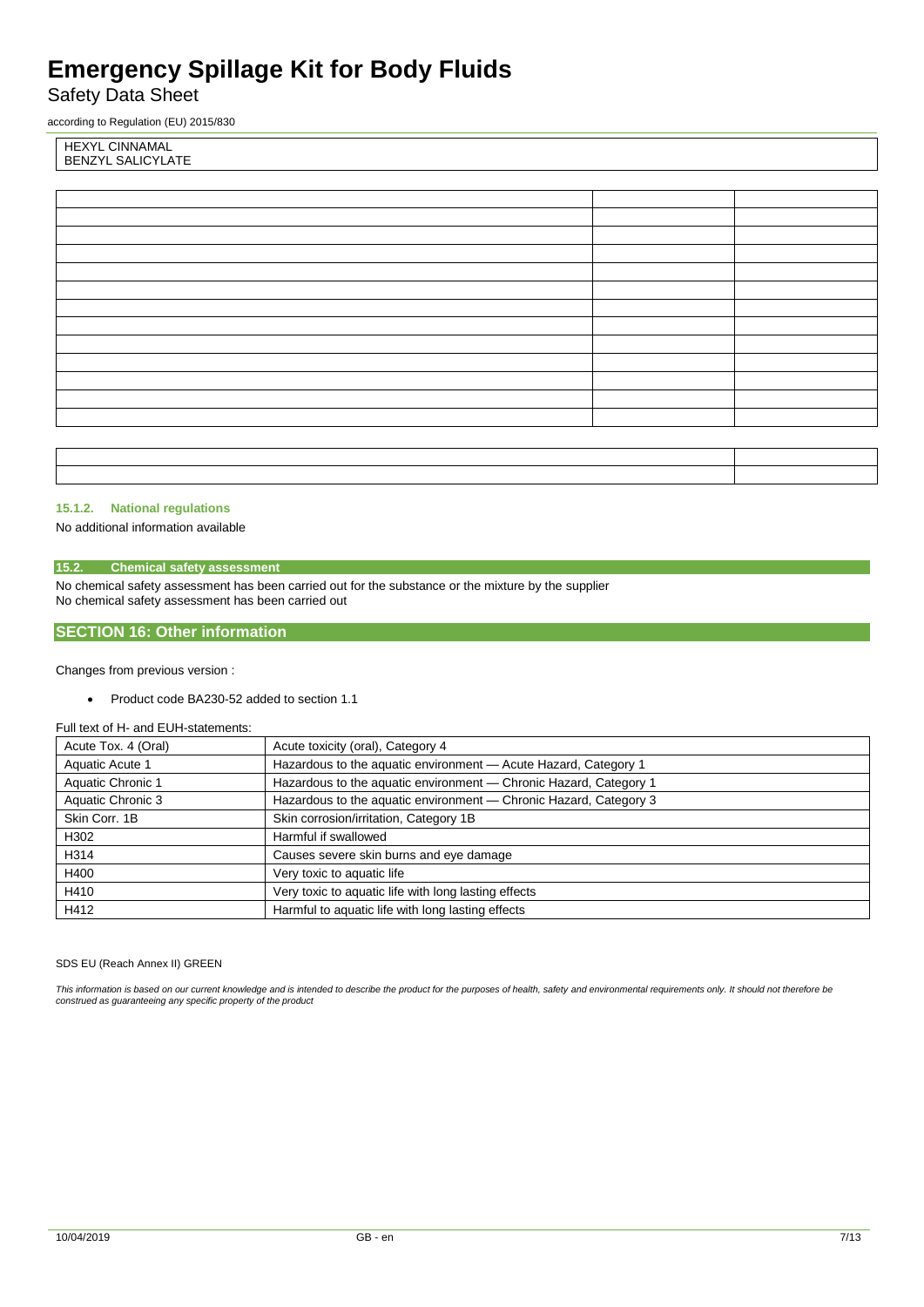Safety Data Sheet

according to Regulation (EU) 2015/830

| SECTION 1: Identification of the substance/mixture and of the company/undertaking |                                                                                                                           |                                                                                                                                                     |                                                                       |                |
|-----------------------------------------------------------------------------------|---------------------------------------------------------------------------------------------------------------------------|-----------------------------------------------------------------------------------------------------------------------------------------------------|-----------------------------------------------------------------------|----------------|
| <b>Product identifier</b><br>1.1.                                                 |                                                                                                                           |                                                                                                                                                     |                                                                       |                |
| Product form                                                                      |                                                                                                                           | Mixture                                                                                                                                             |                                                                       |                |
| Trade name                                                                        |                                                                                                                           | Emergency Spillage Kit for Body Fluids (2 of 2) Sanitaire Absorbent Powder (EA140)                                                                  |                                                                       |                |
| Product code                                                                      |                                                                                                                           | EA145 (Cosisting of BA230-52 & EA140)                                                                                                               |                                                                       |                |
| Type of product                                                                   |                                                                                                                           | Powder                                                                                                                                              |                                                                       |                |
| Product group                                                                     |                                                                                                                           | Trade product                                                                                                                                       |                                                                       |                |
| 1.2.                                                                              |                                                                                                                           | Relevant identified uses of the substance or mixture and uses advised against                                                                       |                                                                       |                |
| 1.2.1.                                                                            | <b>Relevant identified uses</b>                                                                                           |                                                                                                                                                     |                                                                       |                |
| Main use category                                                                 |                                                                                                                           | : Professional use                                                                                                                                  |                                                                       |                |
| Industrial/Professional use spec                                                  |                                                                                                                           | For professional use only                                                                                                                           |                                                                       |                |
| Use of the substance/mixture                                                      |                                                                                                                           | Clean up powder for bodily fluid and other liquid spillages.                                                                                        |                                                                       |                |
| 1.2.2.                                                                            | <b>Uses advised against</b>                                                                                               |                                                                                                                                                     |                                                                       |                |
| No additional information available                                               |                                                                                                                           |                                                                                                                                                     |                                                                       |                |
| 1.3.                                                                              | Details of the supplier of the safety data sheet                                                                          |                                                                                                                                                     |                                                                       |                |
| JANGRO LTD,                                                                       |                                                                                                                           |                                                                                                                                                     |                                                                       |                |
| Jangro House,                                                                     |                                                                                                                           |                                                                                                                                                     |                                                                       |                |
| Worsley Road,                                                                     |                                                                                                                           |                                                                                                                                                     |                                                                       |                |
| Farnworth,                                                                        |                                                                                                                           |                                                                                                                                                     |                                                                       |                |
| Bolton,                                                                           |                                                                                                                           |                                                                                                                                                     |                                                                       |                |
| BL4 9LU.                                                                          |                                                                                                                           |                                                                                                                                                     |                                                                       |                |
|                                                                                   | Tel: 01204 795 955. Fax: 01204 576 801                                                                                    |                                                                                                                                                     |                                                                       |                |
|                                                                                   | Email: enquiries@jangrohg.net Web: www.jangro.net                                                                         |                                                                                                                                                     |                                                                       |                |
| 1.4.                                                                              | <b>Emergency telephone number</b>                                                                                         |                                                                                                                                                     |                                                                       |                |
| Emergency number                                                                  |                                                                                                                           | : 0044 (0) 1204 795 955 (office hours only)                                                                                                         |                                                                       |                |
| <b>Country</b>                                                                    | <b>Organisation/Company</b>                                                                                               | <b>Address</b>                                                                                                                                      | <b>Emergency number</b>                                               | <b>Comment</b> |
| United Kingdom                                                                    | National Poisons Information<br>Service (Birmingham Centre)<br>City Hospital, Guy's & St Thomas'<br><b>Hospital Trust</b> | Dudley Road<br>B18 7QH Birmingham                                                                                                                   | 0844 892 0111 (UK<br>only, Monday to Friday,<br>08.00 to 18.00 hours) |                |
|                                                                                   | <b>SECTION 2: Hazards identification</b>                                                                                  |                                                                                                                                                     |                                                                       |                |
| 2.1.                                                                              | <b>Classification of the substance or mixture</b>                                                                         |                                                                                                                                                     |                                                                       |                |
| Not classified                                                                    | Classification according to Regulation (EC) No. 1272/2008 [CLP]                                                           |                                                                                                                                                     |                                                                       |                |
| practice.                                                                         | Adverse physicochemical, human health and environmental effects                                                           | To our knowledge, this product does not present any particular risk, provided it is handled in accordance with good occupational hygiene and safety |                                                                       |                |

**2.2. Label elements**

**Labelling according to Regulation (EC) No. 1272/2008 [CLP]** 

No labelling applicable

### **2.3. Other hazards**

No additional information available

**SECTION 3: Composition/information on ingredients**

```
3.1. Substance
```
Not applicable

**3.2. Mixture**

This mixture does not contain any substances to be mentioned according to the criteria of section 3.2 of REACH annex II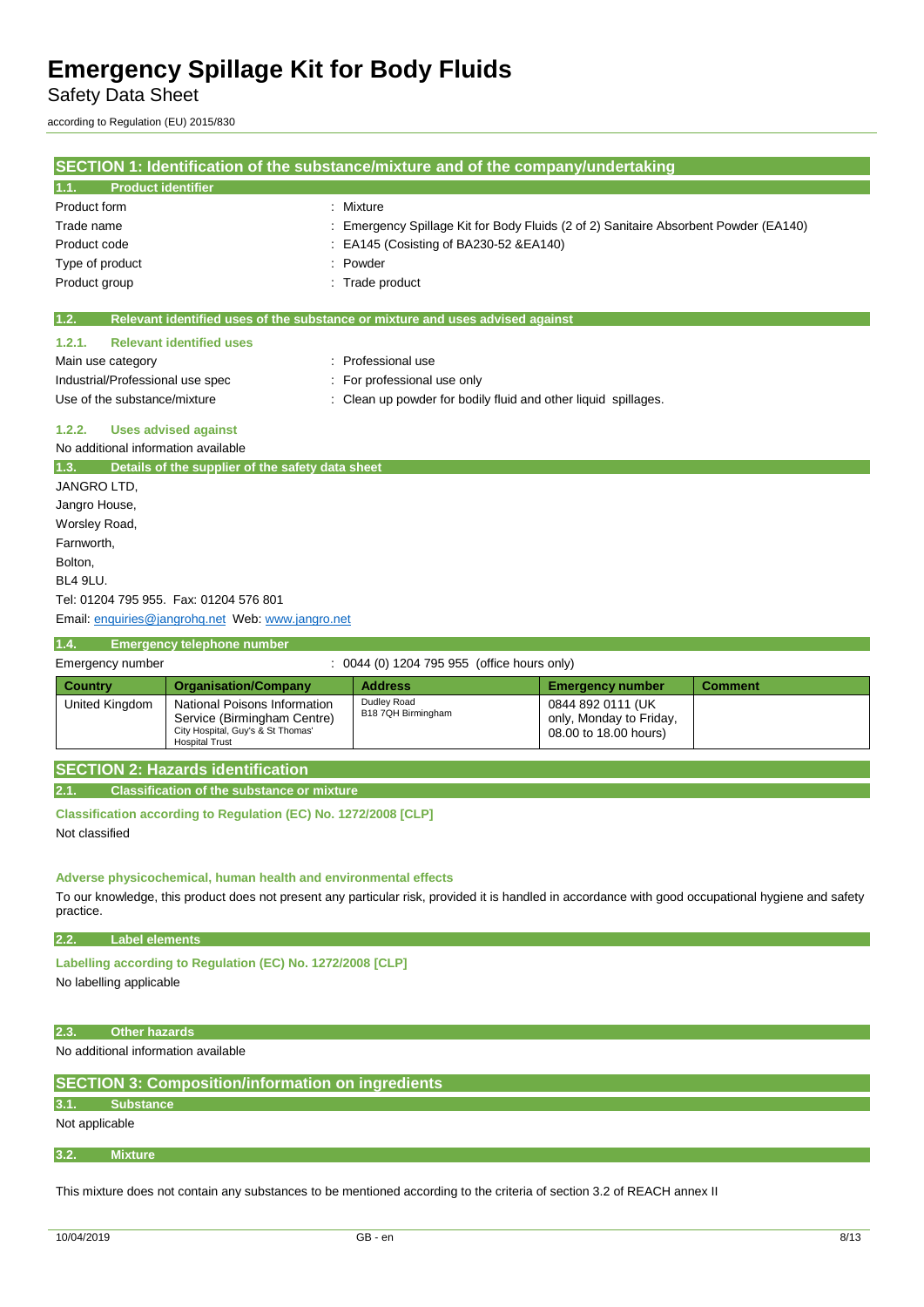Safety Data Sheet

according to Regulation (EU) 2015/830

| <b>SECTION 4: First aid measures</b>                                        |                                                                                                                                                              |
|-----------------------------------------------------------------------------|--------------------------------------------------------------------------------------------------------------------------------------------------------------|
| <b>Description of first aid measures</b><br>4.1.                            |                                                                                                                                                              |
| First aid measures general                                                  | If you feel unwell, seek medical advice (show the label where possible)                                                                                      |
| First-aid measures after inhalation                                         | Remove person to fresh air and keep comfortable for breathing.                                                                                               |
| First-aid measures after skin contact                                       | Wash skin with plenty of water.                                                                                                                              |
| First-aid measures after eye contact                                        | Rinse eyes with water as a precaution.                                                                                                                       |
| First aid advice Ingestion                                                  | Do not give anything by mouth to an unconscious person. Wash mouth out with water, then<br>drink pleanty of water. Do NOT induce vomiting.                   |
| Most important symptoms and effects, both acute and delayed<br>4.2.         |                                                                                                                                                              |
| Symptoms/injuries                                                           | Not expected to present a significant hazard under anticipated conditions of normal use.                                                                     |
| Symptoms/injuries after inhalation                                          | None under normal use.                                                                                                                                       |
| Symptoms/injuries after eye contact                                         | mild eye irritation.                                                                                                                                         |
| 4.3.                                                                        | Indication of any immediate medical attention and special treatment needed                                                                                   |
| Treat symptomatically.                                                      |                                                                                                                                                              |
| <b>SECTION 5: Firefighting measures</b>                                     |                                                                                                                                                              |
| <b>Extinguishing media</b><br>5.1.                                          |                                                                                                                                                              |
| Suitable extinguishing media                                                | : Use extinguishing agent suitable for surrounding fire.                                                                                                     |
| Special hazards arising from the substance or mixture<br>5.2.               |                                                                                                                                                              |
| Hazardous decomposition products in case of<br>fire                         | : Toxic fumes may be released.                                                                                                                               |
| <b>Advice for firefighters</b><br>5.3.                                      |                                                                                                                                                              |
| Protection during firefighting                                              | Do not attempt to take action without suitable protective equipment. Self-contained breathing<br>apparatus. Complete protective clothing.                    |
| <b>SECTION 6: Accidental release measures</b>                               |                                                                                                                                                              |
| Personal precautions, protective equipment and emergency procedures<br>6.1. |                                                                                                                                                              |
| 6.1.1.<br>For non-emergency personnel                                       |                                                                                                                                                              |
| Emergency procedures                                                        | : Ventilate spillage area.                                                                                                                                   |
| 6.1.2.<br>For emergency responders                                          |                                                                                                                                                              |
| Protective equipment                                                        | Do not attempt to take action without suitable protective equipment. For further information<br>refer to section 8: "Exposure controls/personal protection". |
| 6.2.<br><b>Environmental precautions</b>                                    |                                                                                                                                                              |
| Avoid release to the environment.                                           |                                                                                                                                                              |
| Methods and material for containment and cleaning up                        |                                                                                                                                                              |
| Methods for cleaning up                                                     | : Recover mechanically the product.                                                                                                                          |
| Other information                                                           | : Dispose of materials or solid residues at an authorized site.                                                                                              |
| 6.4.<br><b>Reference to other sections</b>                                  |                                                                                                                                                              |
| For further information refer to section 13.                                |                                                                                                                                                              |
| <b>SECTION 7: Handling and storage</b>                                      |                                                                                                                                                              |
| <b>Precautions for safe handling</b>                                        |                                                                                                                                                              |
| Precautions for safe handling                                               | : Ensure good ventilation of the work station. Wear personal protective equipment.                                                                           |
| Hygiene measures                                                            | Do not eat, drink or smoke when using this product. Always wash hands after handling the<br>product.                                                         |
| Conditions for safe storage, including any incompatibilities<br>7.2.        |                                                                                                                                                              |
| Storage conditions                                                          | : Store in a well-ventilated place. Keep cool.                                                                                                               |
| <b>Specific end use(s)</b><br>7.3.                                          |                                                                                                                                                              |
| No additional information available                                         |                                                                                                                                                              |
| <b>SECTION 8: Exposure controls/personal protection</b>                     |                                                                                                                                                              |
| <b>Control parameters</b>                                                   |                                                                                                                                                              |
| No additional information available                                         |                                                                                                                                                              |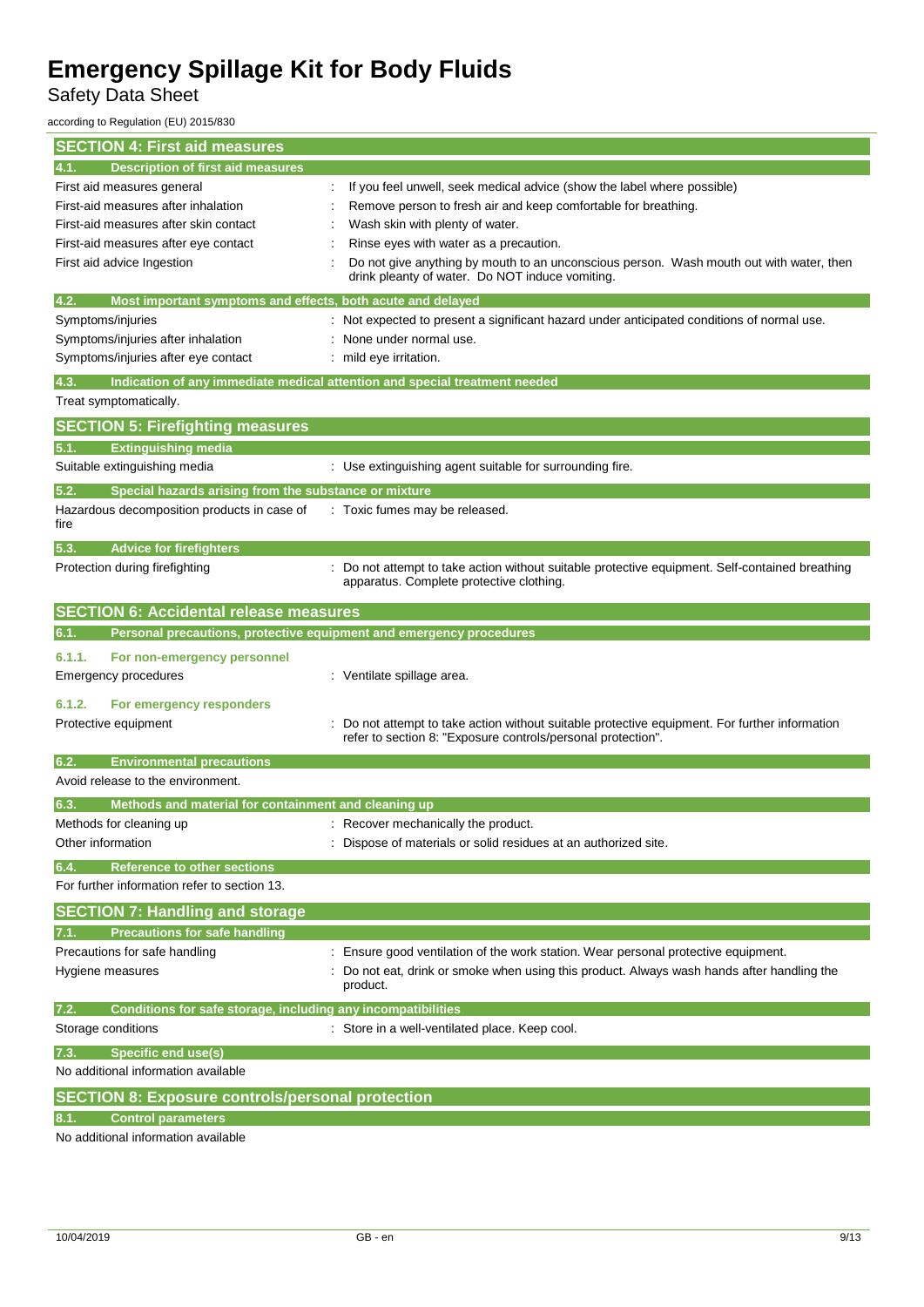Safety Data Sheet

according to Regulation (EU) 2015/830

### **8.2. Exposure controls**

### **Appropriate engineering controls:**

Ensure good ventilation of the work station.

#### **Hand protection:**

Protective gloves

### **Eye protection:**

Safety glasses

### **Skin and body protection:**

Wear suitable protective clothing

#### **Respiratory protection:**

In case of insufficient ventilation, wear suitable respiratory equipment

#### **Environmental exposure controls:**

Avoid release to the environment.

| <b>SECTION 9: Physical and chemical properties</b> |  |  |  |
|----------------------------------------------------|--|--|--|
|                                                    |  |  |  |

| Information on basic physical and chemical properties<br>9.1. |                     |
|---------------------------------------------------------------|---------------------|
| Physical state                                                | : Solid             |
| Appearance                                                    | Powder.             |
| Colour                                                        | : white.            |
| Odour                                                         | : Floral.           |
| Odour threshold                                               | : No data available |
| pH                                                            | No data available   |
| Relative evaporation rate (butyl acetate=1)                   | : No data available |
| Melting point                                                 | No data available   |
| Freezing point                                                | Not applicable      |
| Boiling point                                                 | No data available   |
| Flash point                                                   | Not applicable      |
| Auto-ignition temperature                                     | Not applicable      |
| Decomposition temperature                                     | No data available   |
| Flammability (solid, gas)                                     | Non flammable       |
| Vapour pressure                                               | No data available   |
| Relative vapour density at 20 °C                              | No data available   |
| Relative density                                              | : Not applicable    |
| Solubility                                                    | No data available   |
| Log Pow                                                       | No data available   |
| Viscosity, kinematic                                          | Not applicable      |
| Viscosity, dynamic                                            | No data available   |
| <b>Explosive properties</b>                                   | No data available   |
| Oxidising properties                                          | No data available   |
| <b>Explosive limits</b>                                       | Not applicable      |
|                                                               |                     |

### **9.2. Other information**

No additional information available

### **10.1. Reactivity**

The product is non-reactive under normal conditions of use, storage and transport.

### **10.2. Chemical stability**

Stable under normal conditions.

## **10.3. Possibility of hazardous reactions**

No dangerous reactions known under normal conditions of use.

### **10.4. Conditions to avoid**

None under recommended storage and handling conditions (see section 7).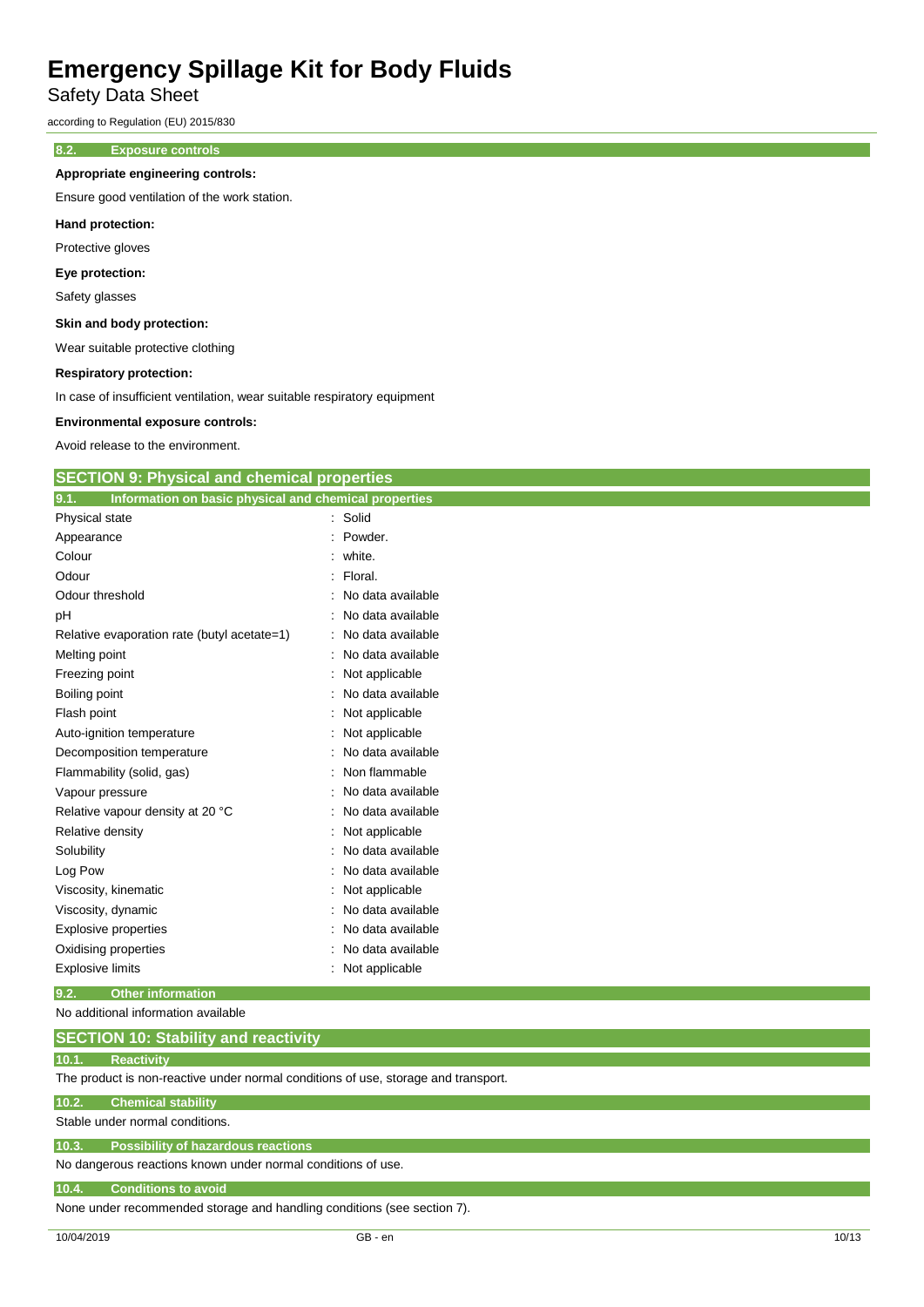Safety Data Sheet

according to Regulation (EU) 2015/830

### **10.5. Incompatible materials**

### Oxidizing agent.

### **10.6. Hazardous decomposition products**

No additional information available

| <b>SECTION 11: Toxicological information</b>           |                                                                     |  |  |
|--------------------------------------------------------|---------------------------------------------------------------------|--|--|
| 11.1.<br>Information on toxicological effects          |                                                                     |  |  |
| Acute toxicity                                         | Not classified<br>÷                                                 |  |  |
| Skin corrosion/irritation                              | : Not classified                                                    |  |  |
| Serious eye damage/irritation                          | : Not classified                                                    |  |  |
| Respiratory or skin sensitisation                      | : Not classified                                                    |  |  |
| Germ cell mutagenicity                                 | : Not classified                                                    |  |  |
| Carcinogenicity                                        | Not classified                                                      |  |  |
| Reproductive toxicity                                  | : Not classified                                                    |  |  |
| Specific target organ toxicity (single exposure)       | Not classified<br>÷                                                 |  |  |
| Specific target organ toxicity (repeated<br>exposure)  | : Not classified                                                    |  |  |
| Aspiration hazard                                      | Not classified<br>÷                                                 |  |  |
| Potential adverse human health effects and<br>symptoms | : Based on available data, the classification criteria are not met. |  |  |

|                   | <b>SECTION 12: Ecological information</b> |                                                                                                                            |
|-------------------|-------------------------------------------|----------------------------------------------------------------------------------------------------------------------------|
| 12.1.             | <b>Toxicity</b>                           |                                                                                                                            |
| Ecology - general |                                           | : The product is not considered harmful to aquatic organisms nor to cause long-term adverse<br>effects in the environment. |

| <b>Persistence and degradability</b><br>12.2.      |                                                            |
|----------------------------------------------------|------------------------------------------------------------|
| No additional information available                |                                                            |
| <b>Bioaccumulative potential</b><br>12.3.          |                                                            |
| No additional information available                |                                                            |
| <b>Mobility in soil</b><br>12.4.                   |                                                            |
| No additional information available                |                                                            |
| <b>Results of PBT and vPvB assessment</b><br>12.5. |                                                            |
| No additional information available                |                                                            |
| <b>Other adverse effects</b><br>12.6.              |                                                            |
| No additional information available                |                                                            |
| <b>SECTION 13: Disposal considerations</b>         |                                                            |
| 13.1.<br><b>Waste treatment methods</b>            |                                                            |
| Regional legislation (waste)                       | : Disposal must be done according to official regulations. |

## **SECTION 14: Transport information**

In accordance with ADR / RID / IMDG / IATA / ADN

| 14.1.<br>UN number               |                             |
|----------------------------------|-----------------------------|
| UN-No. (ADR)                     | $\therefore$ Not applicable |
| UN-No. (IMDG)                    | : Not applicable            |
| UN-No. (IATA)                    | : Not applicable            |
| UN-No. (ADN)                     | : Not applicable            |
| UN-No. (RID)                     | : Not applicable            |
| 14.2.<br>UN proper shipping name |                             |
|                                  |                             |
| Proper Shipping Name (ADR)       | $\therefore$ Not applicable |
| Proper Shipping Name (IMDG)      | $\therefore$ Not applicable |
| Proper Shipping Name (IATA)      | : Not applicable            |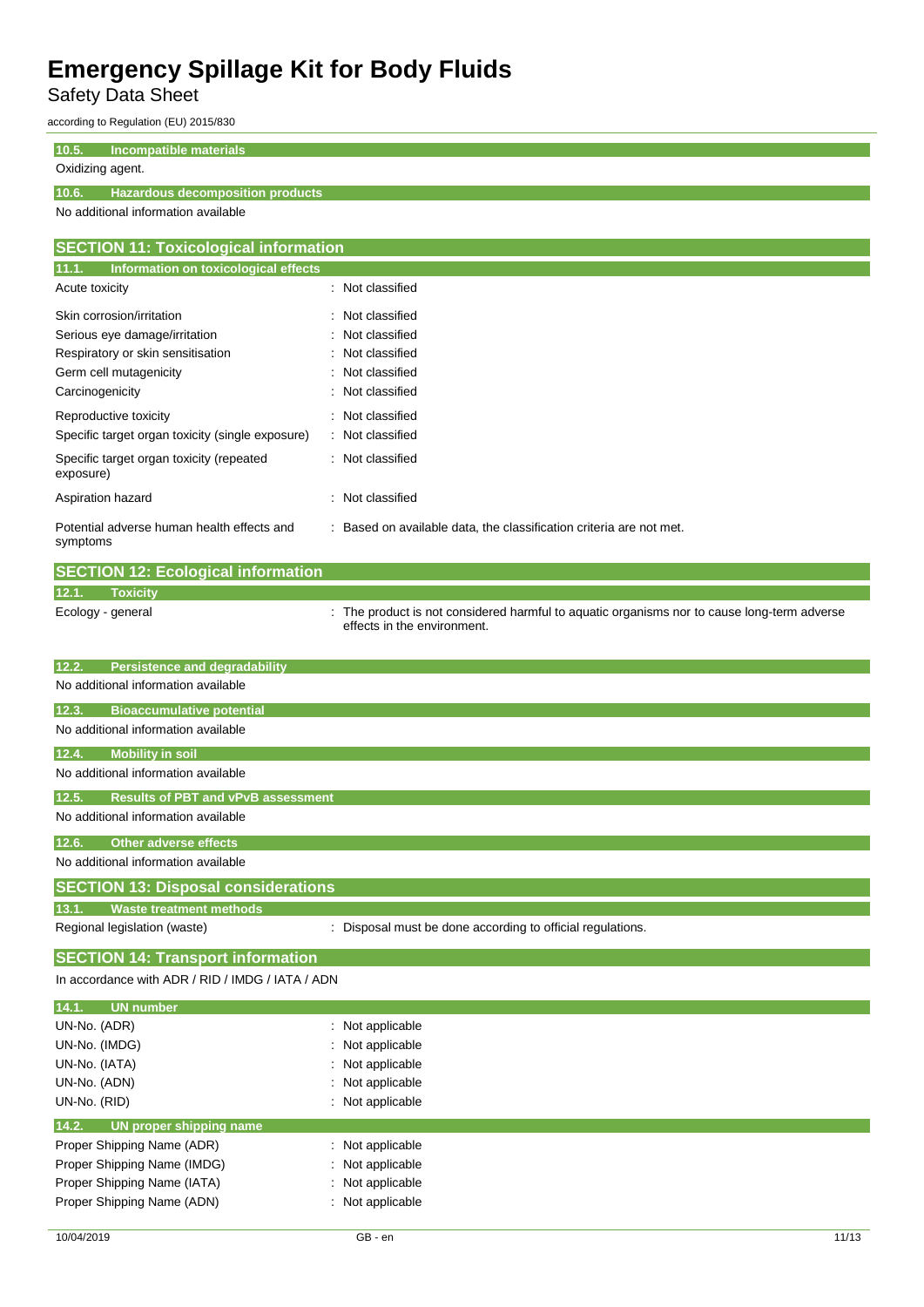Safety Data Sheet

according to Regulation (EU) 2015/830

| Proper Shipping Name (RID)                                               | : Not applicable                                                                               |  |
|--------------------------------------------------------------------------|------------------------------------------------------------------------------------------------|--|
| 14.3.<br><b>Transport hazard class(es)</b>                               |                                                                                                |  |
| <b>ADR</b>                                                               |                                                                                                |  |
| Transport hazard class(es) (ADR)                                         | Not applicable                                                                                 |  |
| <b>IMDG</b>                                                              |                                                                                                |  |
| Transport hazard class(es) (IMDG)                                        | : Not applicable                                                                               |  |
| <b>IATA</b>                                                              |                                                                                                |  |
| Transport hazard class(es) (IATA)                                        | : Not applicable                                                                               |  |
| <b>ADN</b>                                                               |                                                                                                |  |
| Transport hazard class(es) (ADN)                                         | : Not applicable                                                                               |  |
| <b>RID</b>                                                               |                                                                                                |  |
| Transport hazard class(es) (RID)                                         | Not applicable                                                                                 |  |
| 14.4.<br><b>Packing group</b>                                            |                                                                                                |  |
| Packing group (ADR)                                                      | Not applicable                                                                                 |  |
| Packing group (IMDG)                                                     | Not applicable                                                                                 |  |
| Packing group (IATA)                                                     | Not applicable                                                                                 |  |
| Packing group (ADN)                                                      | Not applicable                                                                                 |  |
| Packing group (RID)                                                      | : Not applicable                                                                               |  |
| 14.5.<br><b>Environmental hazards</b>                                    |                                                                                                |  |
| Dangerous for the environment                                            | : No                                                                                           |  |
| Marine pollutant                                                         | No                                                                                             |  |
| Other information                                                        | No supplementary information available                                                         |  |
| <b>Special precautions for user</b><br>14.6.                             |                                                                                                |  |
| - Overland transport                                                     |                                                                                                |  |
| Not applicable                                                           |                                                                                                |  |
|                                                                          |                                                                                                |  |
| - Transport by sea<br>Not applicable                                     |                                                                                                |  |
|                                                                          |                                                                                                |  |
| - Air transport                                                          |                                                                                                |  |
| Not applicable                                                           |                                                                                                |  |
| - Inland waterway transport                                              |                                                                                                |  |
| Not applicable                                                           |                                                                                                |  |
|                                                                          |                                                                                                |  |
| - Rail transport<br>Not applicable                                       |                                                                                                |  |
|                                                                          |                                                                                                |  |
| 14.7. Transport in bulk according to Annex II of MARPOL and the IBC Code |                                                                                                |  |
| Not applicable                                                           |                                                                                                |  |
| <b>SECTION 15: Regulatory information</b>                                |                                                                                                |  |
| 15.1.                                                                    | Safety, health and environmental regulations/legislation specific for the substance or mixture |  |
| 15.1.1.<br><b>EU-Regulations</b>                                         |                                                                                                |  |
| Contains no REACH substances with Annex XVII restrictions                |                                                                                                |  |
| Contains no substance on the REACH candidate list                        |                                                                                                |  |
| Contains no REACH Annex XIV substances                                   |                                                                                                |  |
| <b>National regulations</b><br>15.1.2.                                   |                                                                                                |  |
|                                                                          |                                                                                                |  |

No additional information available

### **15.2. Chemical safety assessment**

No chemical safety assessment has been carried out